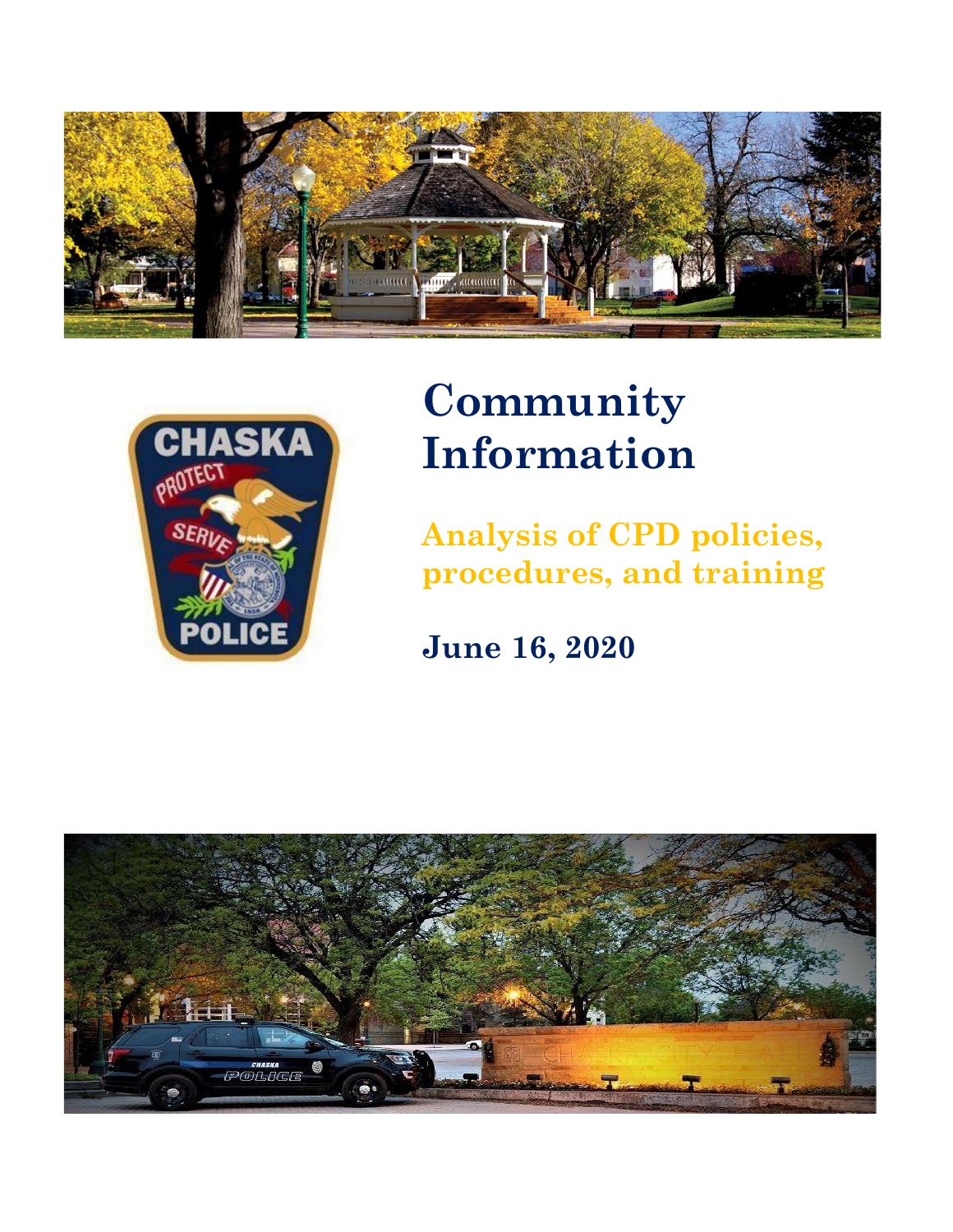

**Overview**

# **Introduction**

**The City of Chaska Police Department recognizes the vital importance of trust between the community and police department, which serves as the foundation of law enforcement legitimacy and authority. We value the partnerships, communication, and collaborative efforts with every member of our community in the furtherance of our public safety mission.** 

**On Monday, May 25, 2020, George Floyd's life tragically ended in a horrific manner. Since this time, a nationwide conversation has renewed regarding policing; specifically focusing on police operations, training, policy, and other topics. This conversation has called for significant police reform and emphasized the need for detailed analysis of police training and procedures.**

**More important today than ever before, police agencies must engage with their communities and work collaboratively to review existing procedures and policies. The Chaska Police Department continues to embrace effective communication and working partnerships with everyone in our community. I hope that the community information and analysis contained within this report reiterates our pledge to work alongside our community and identify ways in which we can improve public safety services in our community, while strengthening existing partnerships.**

# **Objective**

**Contained within this report is a detailed analysis of select departmental procedures, policies, and training. Areas of focus include:**

- ✓ **Use of Force policy and training**
- ✓ **Body Worn Camera (BWC) policy and procedures**
- ✓ **Citizen Complaint policy and procedures**
- ✓ **Impartial Policing policy and procedures**
- ✓ **Chaska Police Rules of Conduct policy**

**Each area of policy focus will include a synopsis of the current policy, along with highlighted strengths of each existing policy. Areas for**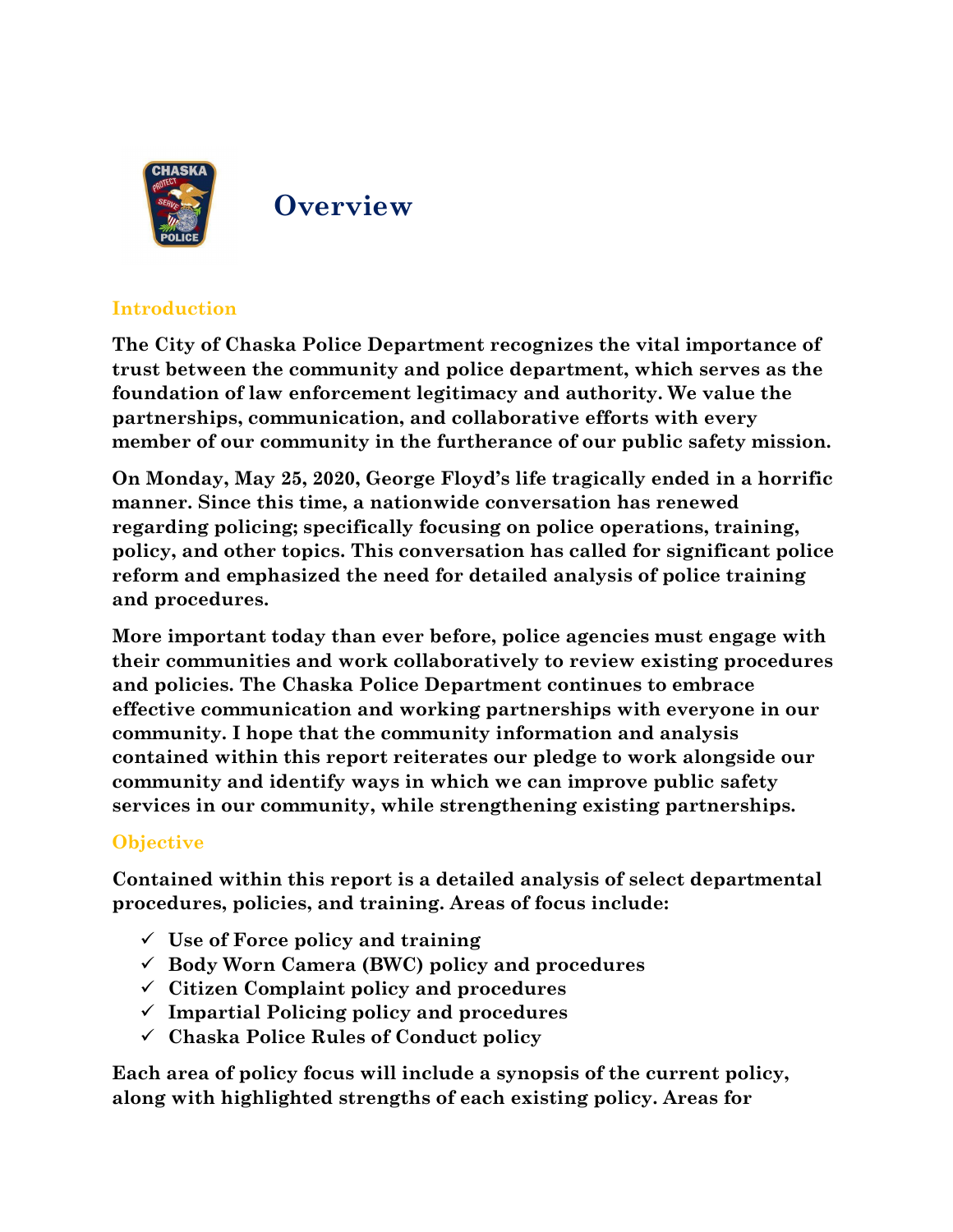**potential change will also be identified with each existing policy. Addendums will be included to allow for review of each mentioned CPD policy along with the current Minnesota Peace Officer Standards and Training (POST) model policies, when applicable.** 

# **Process At-A-Glance:**

**This report and ensuing process of community feedback is the first step in our commitment to working with everyone in our city to address concerns and enhancing your understanding of our current operations. This first step will be part of a broader effort that includes:**

- ✓ **Analyzing current policies and operations**
	- o **Internally**
	- o **Community feedback and involvement**
	- o **State-level discussions & analysis**
- ✓ **Identify areas for change**
	- o **Internally**
	- o **Based upon community feedback**
	- o **Resource analysis**
	- o **Legislative or POST Board mandates**
- ✓ **Implement Change**
	- o **Policy & procedure**
	- o **Staff training & resources**
	- o **Community updates**
- ✓ **On-Going analysis and community partnerships**

# **Immediate Timeline**

- ✓ **Tuesday 6/16/20: Release of Community Information report**
- ✓ **After 6/16/20: City to start receiving written feedback from community**
- ✓ **Wednesday 6/24/20: Chaska Community Conversation**
- ✓ **Date TBD: Web-based Chaska Community Conversation**
- ✓ **Review of feedback and continued analysis**
- ✓ **Other events and updates TBD**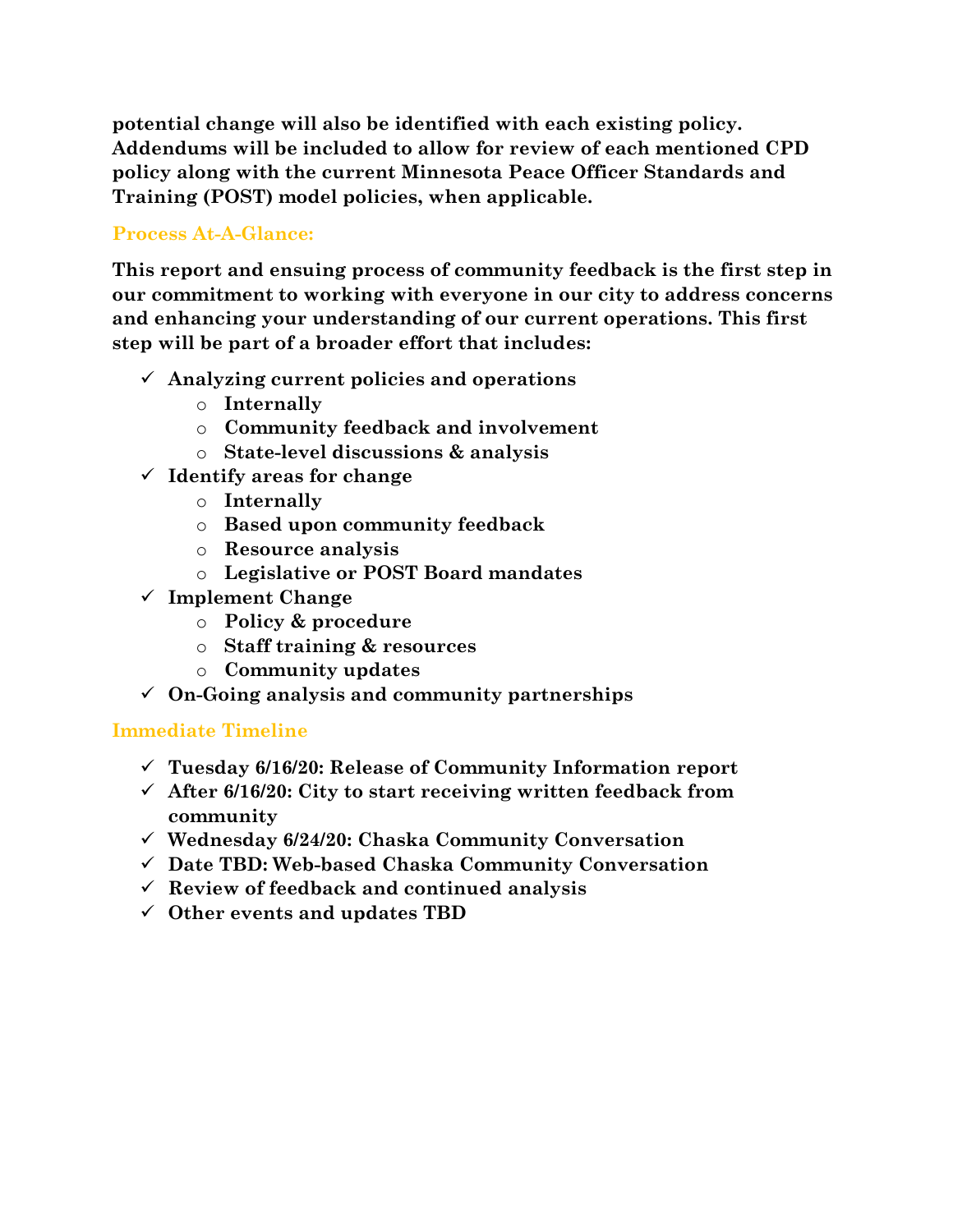

# **CPD Mission & Values**

**The members of the Chaska Police Department are proud to serve our community. We are dedicated to building public trust through community partnerships and programs, a high standard of professionalism, and an emphasis on customer service.** 

**We understand that we play a crucial role in fostering a community where everyone feels welcome and safe. We are dedicated to providing quality public safety services to everyone who lives in, works in, or visits our city.**

**Our Mission and Vision Statements serve as standards that guide how we formulate our decision-making and service models. Our core values establish organizational pillars for staff conduct in all areas of responsibility.** 

#### **Mission Statement:**

**Serve. Protect.**

#### **Vision Statement:**

**The Chaska Police Department** *Serves* **the community through the development of relationships and partnerships. Our staff is dedicated to problem-oriented policing that helps build community-based solutions. We**  *Protect* **life and property and enhance the safety and quality of life for everyone in the community.** 

#### **Core Values**

- ✓ *Respect –* **We hold life in the highest regard. We treat everyone with dignity and respect and remain fair and impartial as we perform our duties. Department members treat the public and each other with courtesy and professionalism. It is our duty to earn public trust through consistent words and actions.**
- ✓ *Responsiveness -* **As an organization, we are committed to meeting the needs of our community. We recognize that each member of our community may have different needs, values, and perspectives. We build public trust through the ways we listen to, engage with, and support those we serve.**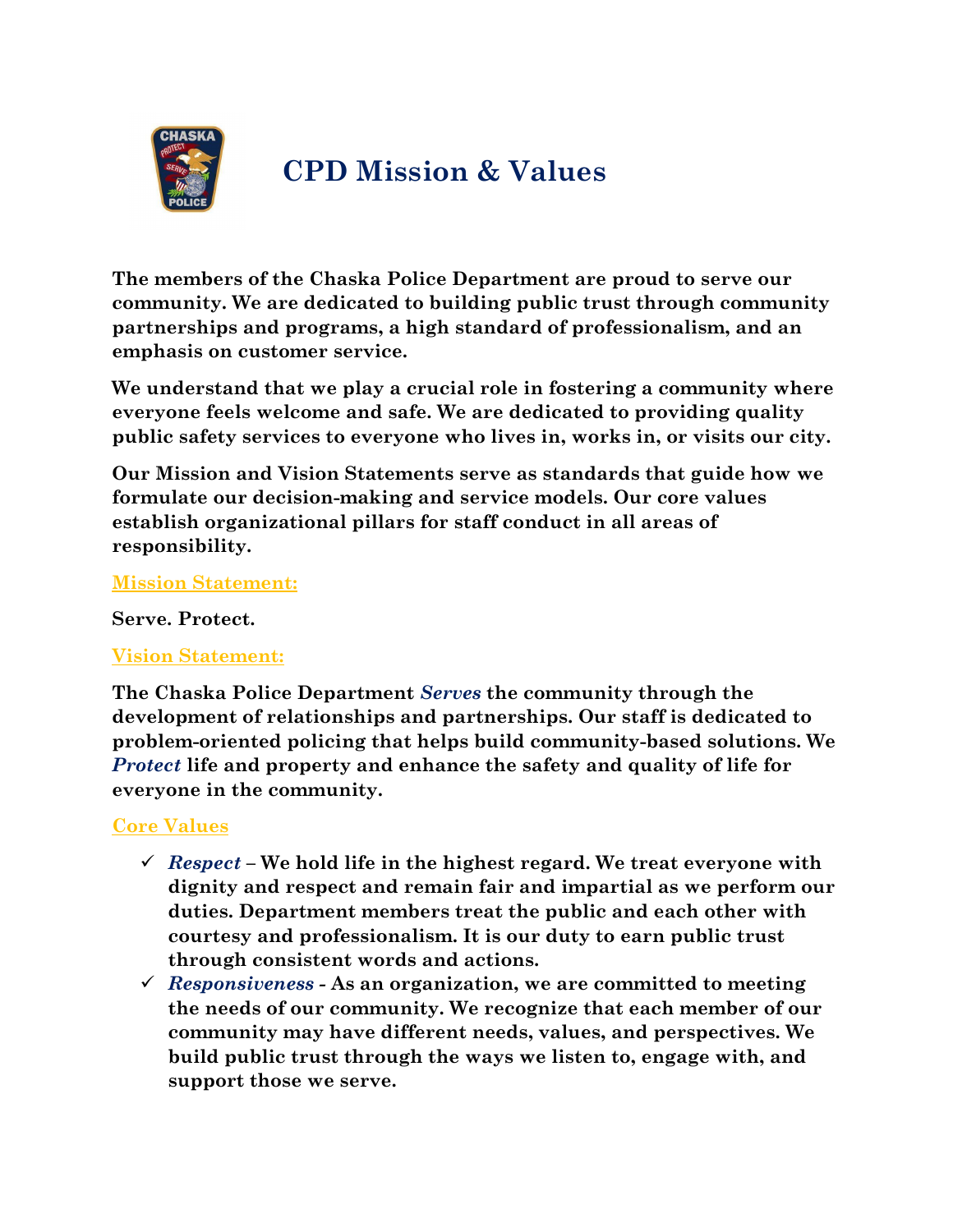- ✓ *Professionalism -* **Department staff are held to the highest professional standards. We utilize the best practices in law enforcement to perform our duties with integrity and compassion. All department training, procedures, and standards reflect our commitment to preserving human life and dignity. We set goals to help our organization grow as individuals and professionals.**
- ✓ *Leadership –* **We recognize and accept our responsibility to be leaders, both within the community and among our peers. We are responsible for the performance, reputation, and morale of the department. We strive to serve the public in ways that build mutual respect and understanding between our department and the community.**



# **CPD Policy: Use of Force**

# **Introduction**

**All police agencies in the State of Minnesota are required to have a Use of Force policy. These policies are intended to guide departmental expectations and training regarding the lawful use of force and legal justification for uses of force within Minnesota State Statutes. (See addendum 1: CPD Policy and addendum 2: state model policy)**

# **Current Policy Strengths**

- ✓ **Recognizes and respects the value and special integrity of each human life**
- ✓ **Officers shall only use that force which is reasonably necessary to effectively bring an incident under control**
- ✓ **Under no circumstances may any officer continue to use force (except mere physical restraint) against an individual who has ceased to resist**
- ✓ **Recognizes shooting at moving vehicles as inherently dangerous, even when deadly force applies**
- ✓ **Existing reporting requirement and review of all uses of force**
- ✓ **Establishes investigative protocols-either internally or by external agency**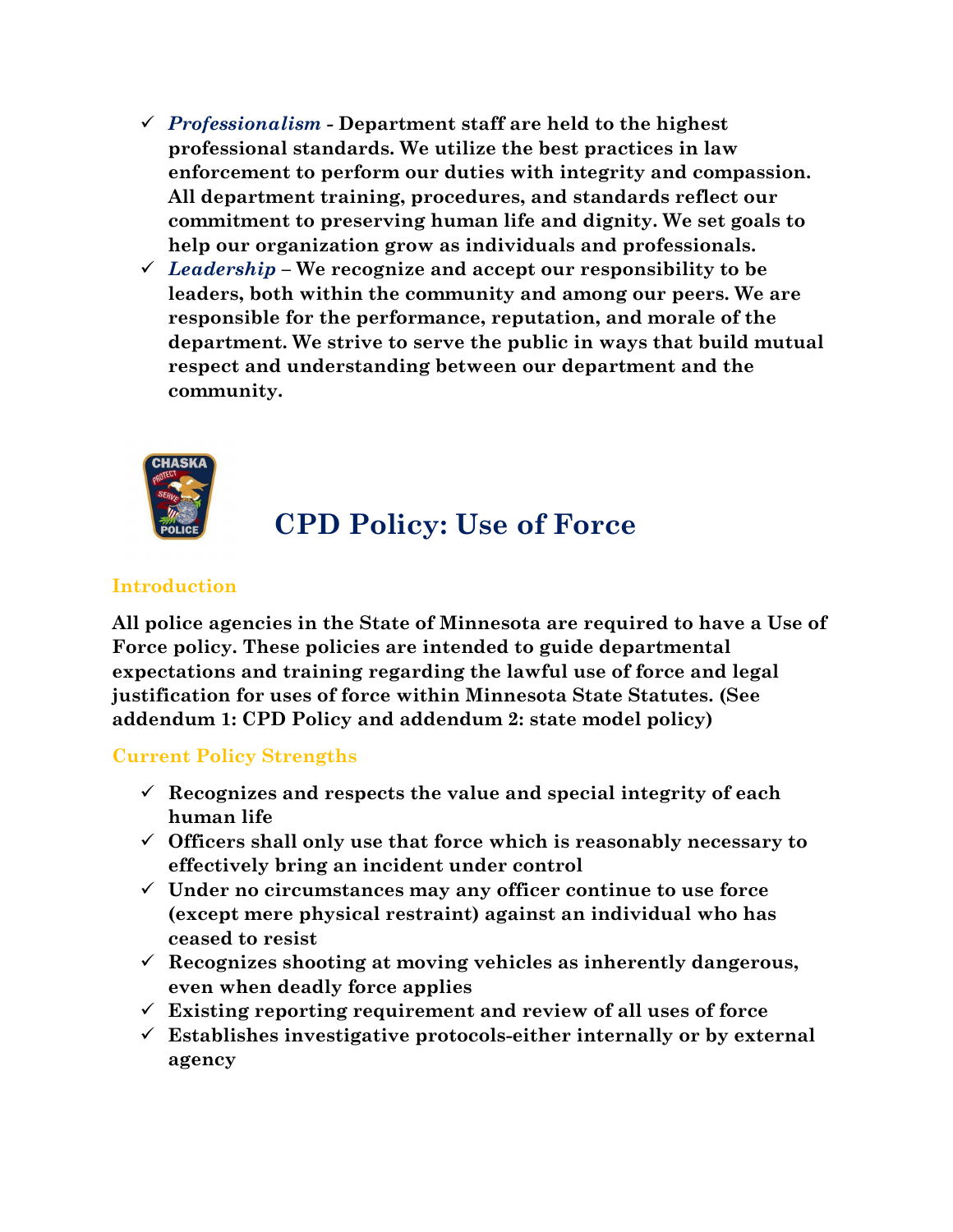✓ **Duty to Intervene-contained in General Order 14, "the intervening officer believes beyond a reasonable doubt that a manifest injustice would result from failure to take immediate action"**

# **Potential Areas of Change**

- ✓ **Specific ban on any and all chokeholds/neck restraints**
- ✓ **Place "duty to intervene" language directly into Use of Force Policy**
- ✓ **Re-word language/reduce ambiguity to mandated Use of Force review by supervisory/command staff**

# **Training Information**

**The CPD maintains an active training unit that thoroughly and proactively trains officers on the Use of Force within departmental and state guidelines. Specific to Use of Force training, the following applies:**

- ✓ **Various less-lethal options exist within the CPD; to include Taser devices, PepperBall, and BolaWrap. CPD was the first agency in the state to implement the BolaWrap device.**
- ✓ **De-escalation is a training priority and expectation for use in the field**
- ✓ **Choke holds and neck restraints of any kind are not instructed nor allowed by CPD Use of Force instructors and administration**
- ✓ **A Use of Force continuum is actively utilized and explained by CPD instructors.**

**On-going analysis of department training procedures continue, which includes further training with crisis intervention, de-escalation, and other related practices. The CPD remains committed to continually evaluating current procedures and how improvements can be made whenever feasible.** 



# **CPD Policy: Body Worn Cameras**

**The Chaska Police Department actively uses BWCs and they are deployed into the field. The primary purpose of using BWCs is to capture evidence arising from police-citizen encounters. The CPD has a mandated policy regarding officer use of BWCs (see addendum 3), which is based largely on recommended policy/statutory provisions.**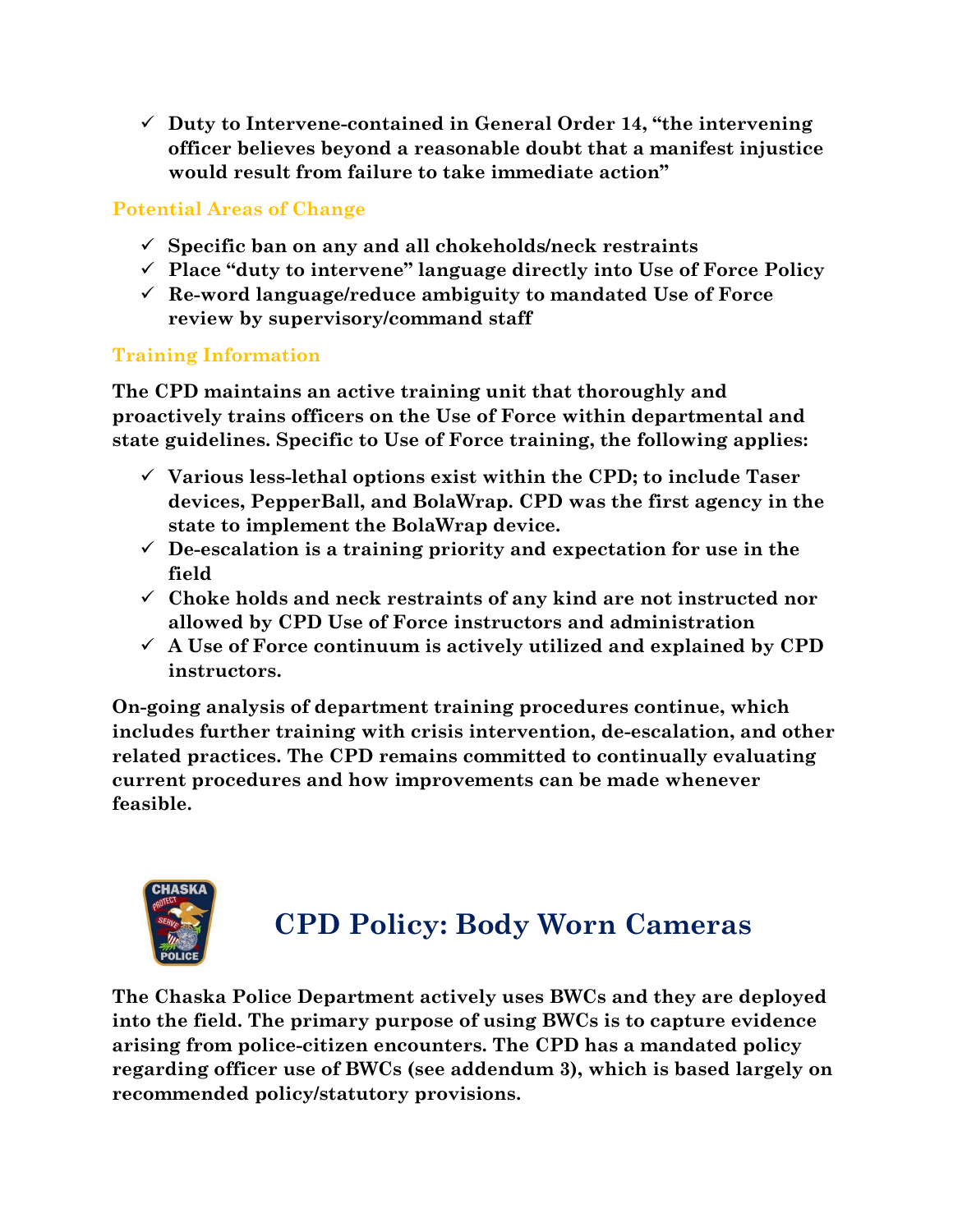### **Current Policy Strengths**

- ✓ **Establishes BWC program and guidelines for usage by officers**
- ✓ **Supervisor access and review of BWC video**
- ✓ **"Pre-record" feature enabled and stated in policy**
- ✓ **Data privacy ensured in policy under state law and guidelines**
- ✓ **Biannual external audit per state mandates**

#### **Potential Areas of Change**

- ✓ **Re-define "general citizen contact" to remove ambiguity in the context of discretionary recording**
- ✓ **Mandate school resource officer use with consultation from school district**
- ✓ **Review officer discretion to record "medical care" situations**
- ✓ **Consider formal process for video review / specific staff person**



# **CPD Policy: Citizen Complaints**

**An active policy exists within the Chaska Police Department that establishes procedures and protocols for when a citizen complaint is filed with the agency (see addendum 4). Anyone wishing to bring a complaint against an employee of the agency will be provided a citizen complaint form. In the event a complainant wishes to remain anonymous or refuses to complete a form and the information is deemed credible, the Chief of Police may serve as the complainant. After a complaint is received, an internal investigation is initiated. The scope and nature of this investigation will vary based upon the nature of the complaint. For instances requiring a formal investigation, determination will be made based upon the nature of the complaint and known facts available whether an investigation will be conducted internally or by an external entity. Some possible factors in this decision making may include whether the complaint may allege criminal acts, nature of the allegations, rank and position of the accused member, and/or other factors. Based upon the results of the investigation, a complaint can be deemed as exonerated, not sustained, or sustained. In regard to complaints resulting in formal discipline, the Chief of Police will produce a written Findings of Fact and necessary action will be taken, as deemed appropriate by a totality of the circumstances.**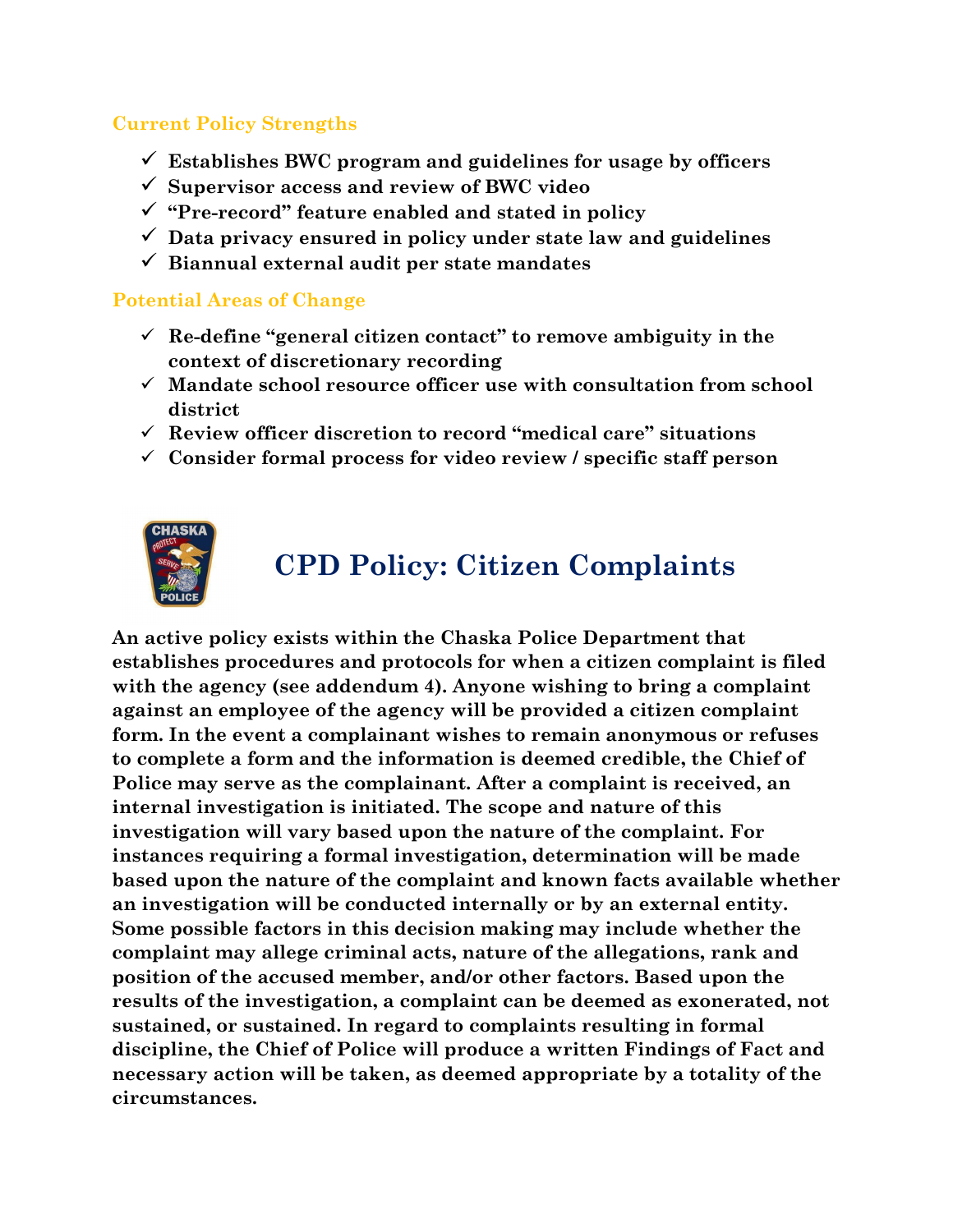# **Current Policy Strengths**

- ✓ **Policy establishes clear procedures for processing and responding to complaints**
- ✓ **Mechanism in place to allow for inter-agency complaints in absence of an external complainant**
- ✓ **Complaint should be handled in a prompt and just manner**
- ✓ **Details assignment of an investigator when applicable-either internally or externally**
- ✓ **Follows rules and guidelines of Due Process for alleged employee misconduct**

# **Potential Areas of Change**

- ✓ **Re-word "purpose" of policy to eliminate prejudgment that complaint should be handled through "corrective action,"**
- ✓ **Post citizen complaint form online for easy accessibility with a frequently asked questions/procedural explanation**
- ✓ **Re-draft policy to include classification system for all complaint forms received with corresponding procedures for investigating each type of complaint classification**
- ✓ **Clarify procedures for updating complainants of complaint dispositions, while adhering to all privacy and due process requirements**
- ✓ **Assess possible state-level changes to reporting of complaints against officers and implement as applicable**
- ✓ **Conduct internal review of all complaints received on an annual basis**

# **Citizen Complaints: Additional Information**

# *How do we handle discipline within our agency***?**

**In terms of the imposition of discipline, it is truly situational based upon whatever misconduct or problem is being faced. If the concerns rise to the level of misconduct or something criminal, a formal process would be followed. This may include an internal investigation, due process requirements, officer legal representation, and an imposition of discipline once the findings of an internal investigation have concluded. In the instance of a criminal investigation regarding officer conduct, such a case would be given to another law enforcement agency, likely the MN BCA. A separate internal investigation could either occur concurrently or after the conclusion of a criminal investigation and truly depends on the**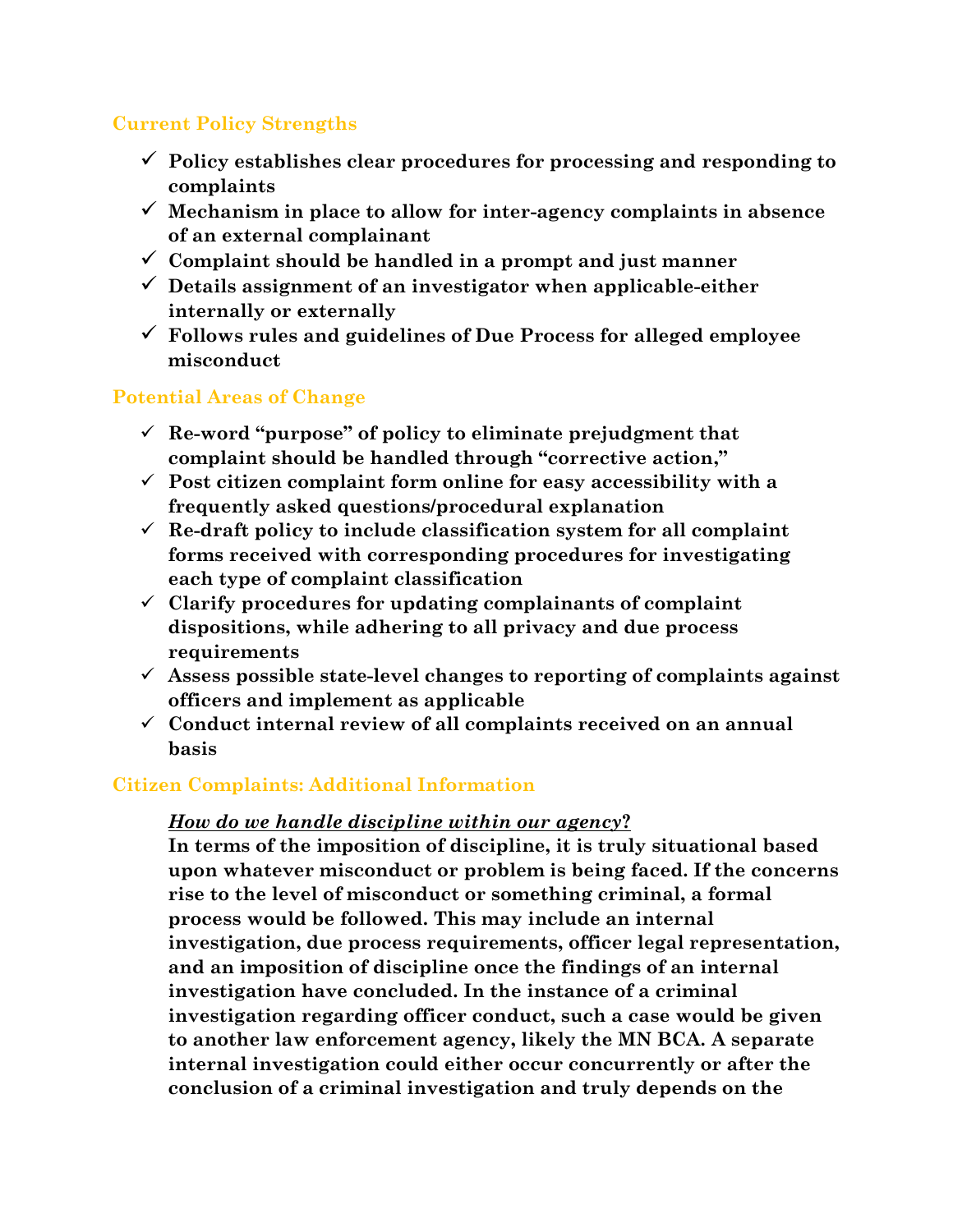**specific situation. For lesser policy violations or acts (such as showing up late for work, squad car accidents, etc.), a less formal process would ensue that would focus upon corrective action, coaching, and/or mentoring designed to prevent similar acts in the future.** 



# **CPD Policy: Impartial Policing**

**Our agency expects its members to engage in their duties without any bias towards one's race, disability, gender, sexual orientation, religion, or other protected status. Chaska police officers are expected to respect and uphold the Constitutional expectation that everyone have equal protection under the law. Our agency condemns and prohibits any racial, ethnic, or other form of profiling that is intended to specifically limit or violate one's Constitutional Rights. (See addendum 5).**

# **Current Policy Strengths**

- ✓ **Specific provision regarding impartial policing**
- ✓ **Requirements that race information is recorded whenever an enforcement action is taken-for administrative purposes only-to audit and/or investigate allegations of racial profiling**
- ✓ **Establishes policy for specific care and consideration of those with mental illness, disabilities, or other forms of impairment**

# **Potential Areas of Change**

- ✓ **Separate policies for ease of access and review**
- ✓ **Solicit feedback from community-based organizations and individuals for potential revisions**

# **Impartial Policing: Additional Information**

# *Do we use profiling in Chaska?*

**The short and concise answer is no, which reflects modern police practices and mandated state-level policies prohibiting such practices. Furthermore, profiling on the part of law enforcement entities is destructive to community-police collaboration and outreach, which is a pillar of CPD priorities. On an administrative level, we also collect data regarding encounters officers have with**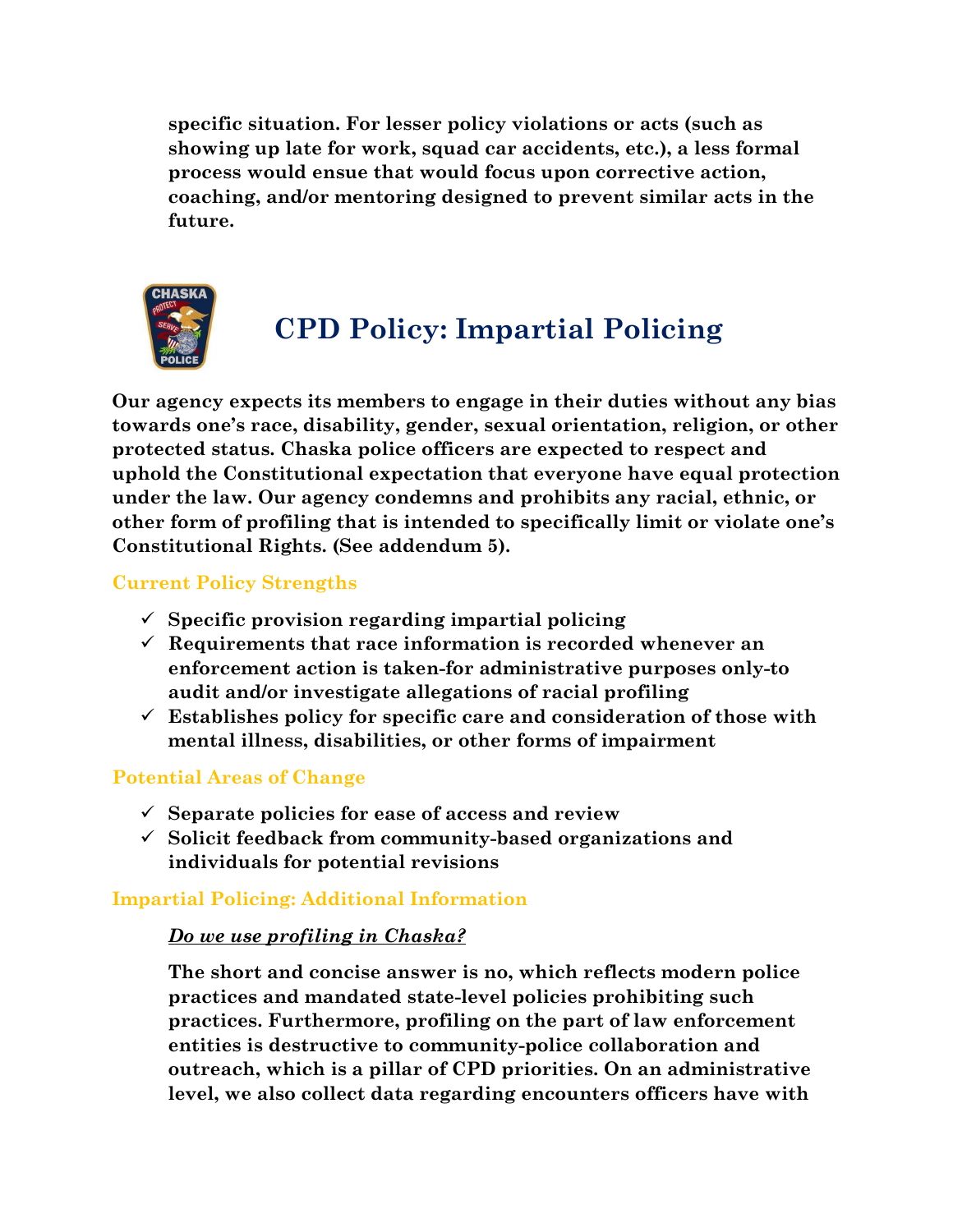**the general public based upon their race during traffic stops and other enforcement actions. This is helpful when reviewing staff performance and/or complaints that may be received regarding concerns of profiling based on race.** 

# *How do we prevent individual officers from engaging in profiling?*

**To ensure that individual officers do not engage in profiling-type activity, it is important to note a multi-faceted approach. At a fundamental level, agency culture is a significant contributing factor when profiling activity is embodied within an organization. The culture of the CPD does not reflect these practices at any level in the organization and the staff remain dedicated to fair, impartial, and customer-driven public safety services. Specific care during preemployment regarding interview processes, employee backgrounds, and field training are also significant components to ensure the right candidates are brought into our organization. Some pre-indicators may exist in the background or psychological evaluation that may signal a preponderance that such behavior is likely from a candidate. Additionally, it is important to note that responsible supervision, training, and review of officer performance is also critical at ensuring isolated acts of profiling are not occurring. Successful and comprehensive efforts in each of these areas is a priority of our command staff and occur on an on-going basis.** 



# **CPD Policy: Rules of Conduct**

**The Chaska Police Department is governed by an internal Rules of Conduct policy, which establishes standards of conduct that are consistent with the values and mission of the agency and are expected of its members. Any disciplinary actions against officers arising from violations of this policy shall be investigated in accordance with state law and other procedural requirements. (See addendum 6).** 

#### **Rules of Conduct At-a-Glance:**

✓ **All law enforcement officers must be fully aware of the ethical responsibilities of their position and must strive constantly to live up to the highest possible standards of professional policing.**